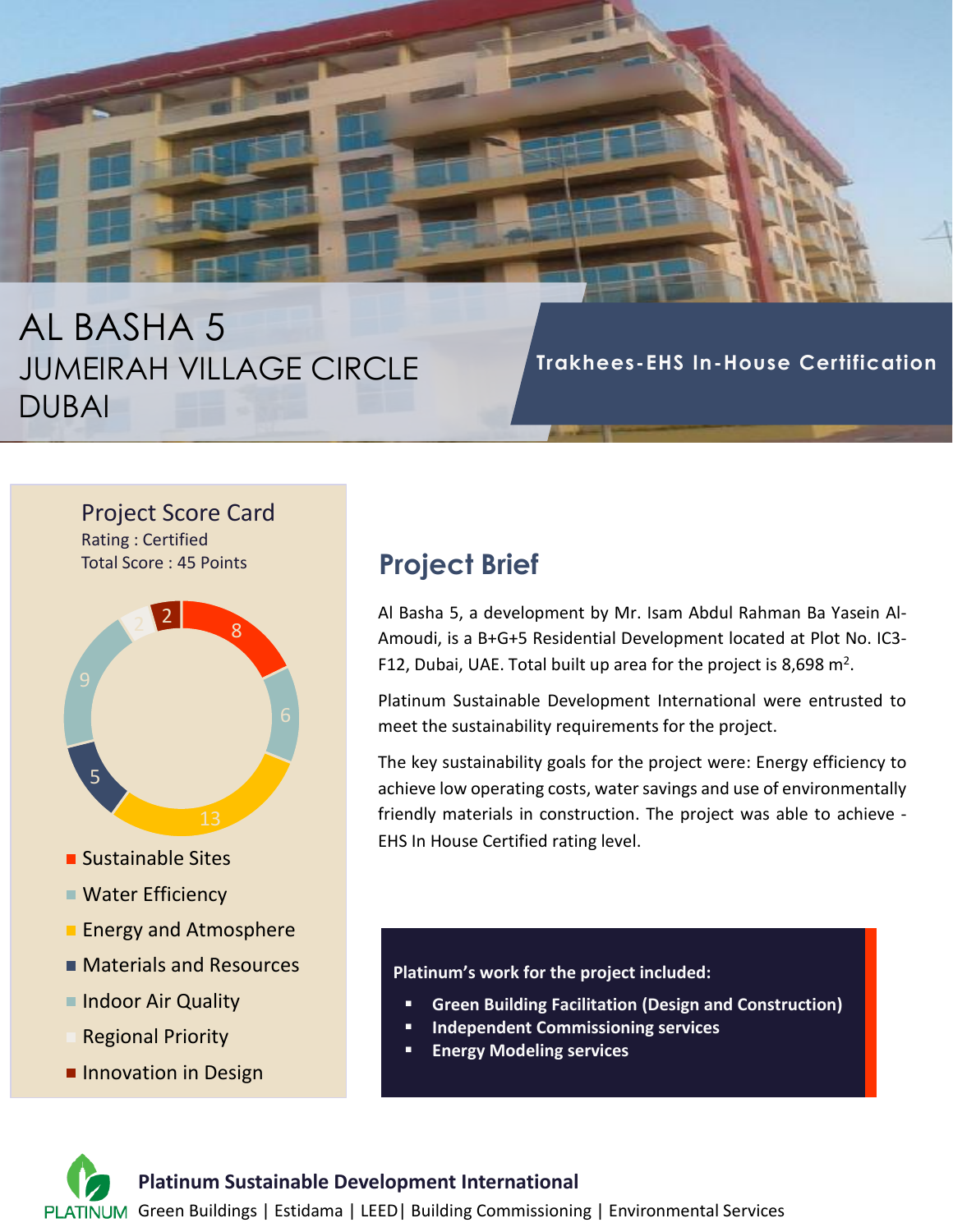### **Overview of Key Green Building Features**

### **Energy Efficiency**

Platinum's team facilitated various design charrettes with Client, Architects & MEP Engineers, to ensure the green building requirements and high-performance features are effectively incorporated for the project.

By carrying out energy modeling simulation and analysis, various energy conservation measures were explored. These measures were further optimized, to ensure the project was **22.94% more energy efficient** when compared to ASHRAE standards. This was achieved by:

- Highly insulated wall and roof elements
- Thermally efficient glazing units
- Installation of Energy efficient Air Conditioning System
- **Energy efficient LED and CFL lamps**



**Platinum Sustainable Development International** PLATINUM Green Buildings | Estidama | LEED | Building Commissioning | Environmental Services